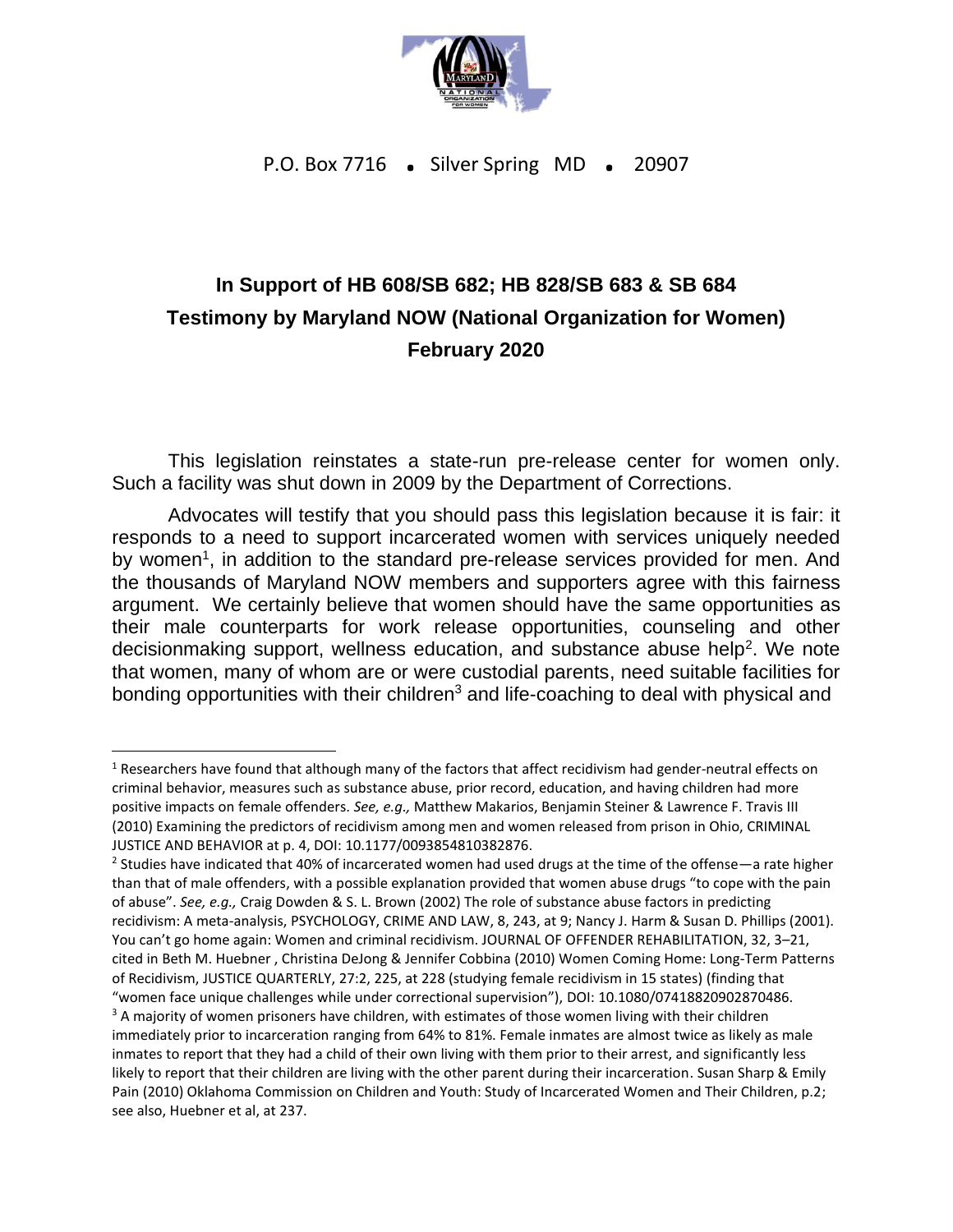

## P.O. Box 7716 . Silver Spring MD . 20907

sexual abuse<sup>4</sup> and dependency issues for successful integration into their home communities.

Additionally, we believe that Maryland will be economically stronger if its prerelease incarcerated women are enabled to participate in work release – currently not provided to women, teaching them principles of dependability and structure, the financial and intrinsic rewards of hard work, and the joy of being able to provide for their children through activities where the women's time and training are valued.<sup>5</sup>

Moreover, it will be less expensive to maintain quality pre-release programs in a free-standing facility, which requires fewer guards and management services than to the same number of women in prisons, which house dangerous offenders in their populations. Women who participate in work release programs and who can interact in a constructive setting with their children learn to integrate into society in a positive, productive manner. They are less at risk of recidivism, so less likely to incur substantial additional state expenditures for incarceration, policing, etc.<sup>6</sup>

A recent visit to the small Montgomery County-funded pre-release facility in Rockville was illustrative of best practices. While it has only a separate wing for women – with separate key entry system, so reduced risk of inappropriate interactions with guards or male residents, it is apparent that the unimposing structure must be less frightening than any state prison compound to children and other relatives of its residents, encouraging more frequent visits and easier integration with their support systems and their home communities.<sup>7</sup>

A 2015 report on multi-jurisdictional recidivism by women indicates that 58% of incarcerated women are rearrested, 38% are reconvicted, and 30% are returned to prison in the three years following release from prison. <sup>8</sup> Fortunately, numerous reports document decreased costly recidivism when women are afforded appropriate support, different from their male counterparts.

In light of tight state budgets, it makes sense for Maryland to provide facilities and services for its pre-release incarcerated women which will enable job skills

<sup>4</sup> Huebner et al., at 227.

<sup>5</sup> *See, e.g.,* Makarios et al., at 9.

<sup>6</sup> Huebner, et al., at 245-47.

<sup>&</sup>lt;sup>7</sup> Several studies indicate positive effects of children and families on incarcerated women, including prevention of recidivism. Interviews of incarcerated women indicated that their children were "an important incentive to desist from crime", Sandra Enos (2001), State University of New York Press, MOTHERING FROM THE INSIDE: PARENTING IN A WOMEN'S PRISON, at 3.

<sup>8</sup> Huebner et al., at 226.